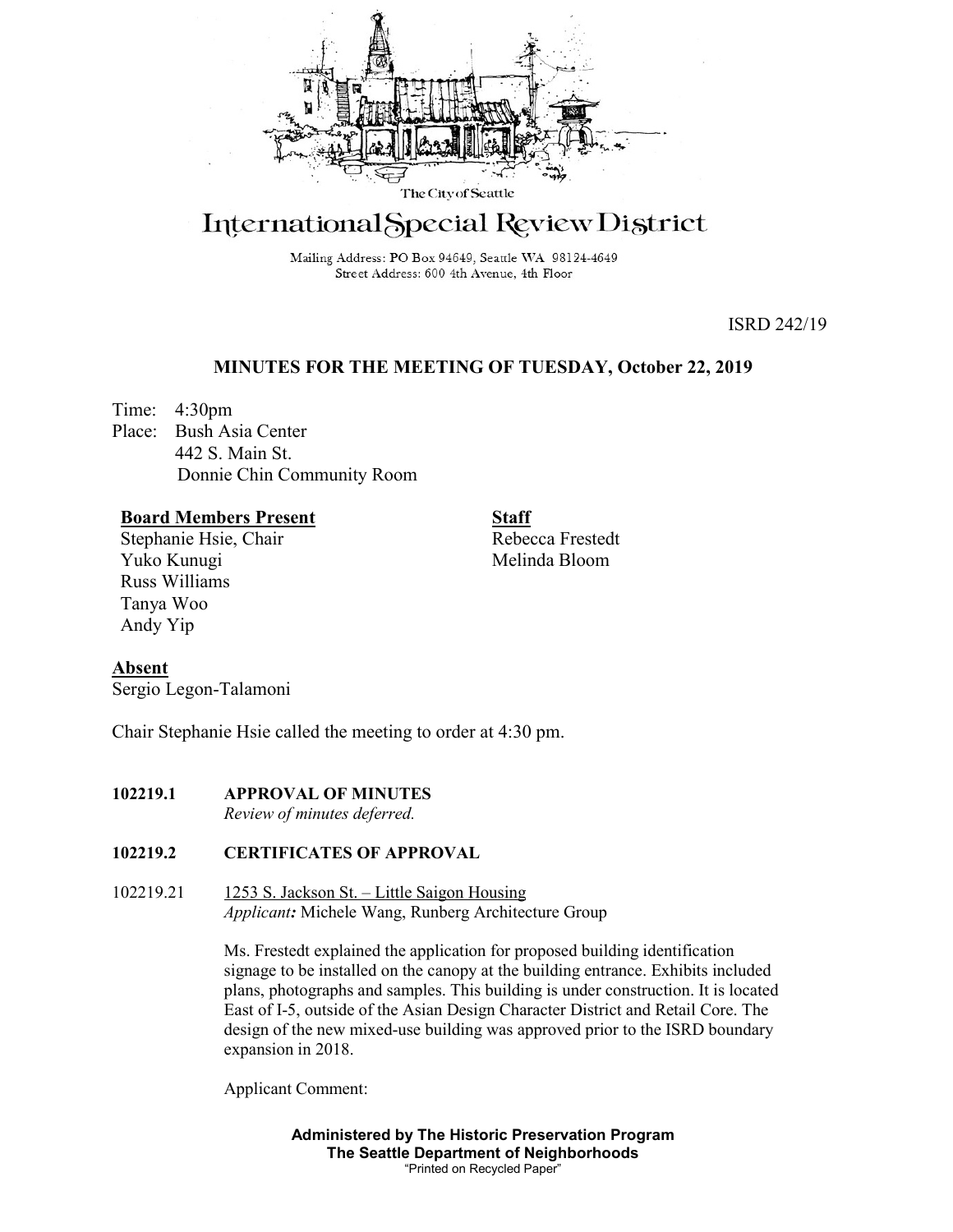Michele Wang, Runberg, explained that the LIHI Board selected the name An Lac. The location was selected to be visible from the street. She said the round emblem will attach to wall with image of bird on a branch over water which symbolizes tranquility.

Ms. Hsie asked if there was opportunity to include Asian characters.

Ms. Wang said that was not part of the client's proposal.

Public Comment: There was no public comment.

Ms. Hsie said the application was straightforward.

Action: I move that the International Special Review District Board recommend approval of a Certificate of Approval for signage, as proposed.

The Board directs staff to prepare a written recommendation of approval, based on consideration of the application submittal and Board discussion at the October 22, 2019 public meeting, and forward this written recommendation to the Department of Neighborhoods Director.

This action is based on the **following applicable sections of the International Special Review District Ordinance and District Design Guidelines:** 

## **SMC 23.66.338 – Signs**

## **ISRD Design Guidelines for Signs**

#### **Secretary of the Interior's Standards #9 & 10**

*Mr. Williams arrived at 4:40 pm.*

MM/SC/YK/TW 4:0:1 Motion carried. Mr. Williams abstained.

102219.22 504 5<sup>th</sup> Ave. S. #109 – Dough Zone *Applicant:* Tracie Skiles, Berry Sign Systems

> Ms. Frestedt explained the application for proposed replacement of the graphics on two (2) illuminated 2-sided projecting cabinet signs. Exhibits reviewed included plans, photographs and samples. The Publix Warehouse building was constructed in 2015-2016. It is adjacent to the historic Publix Hotel (1927), which is a contributing building located within the Asian Design Character District. A Certificate of Approval for the existing signs was approved in July 2017.

Applicant Comment:

Tracie Skiles, Berry Sign Systems, said the existing sign is hard to read; they propose replacing cabinet and graphics. Two new blade signs will replace existing and will reuse existing attachments. She said changes create consistent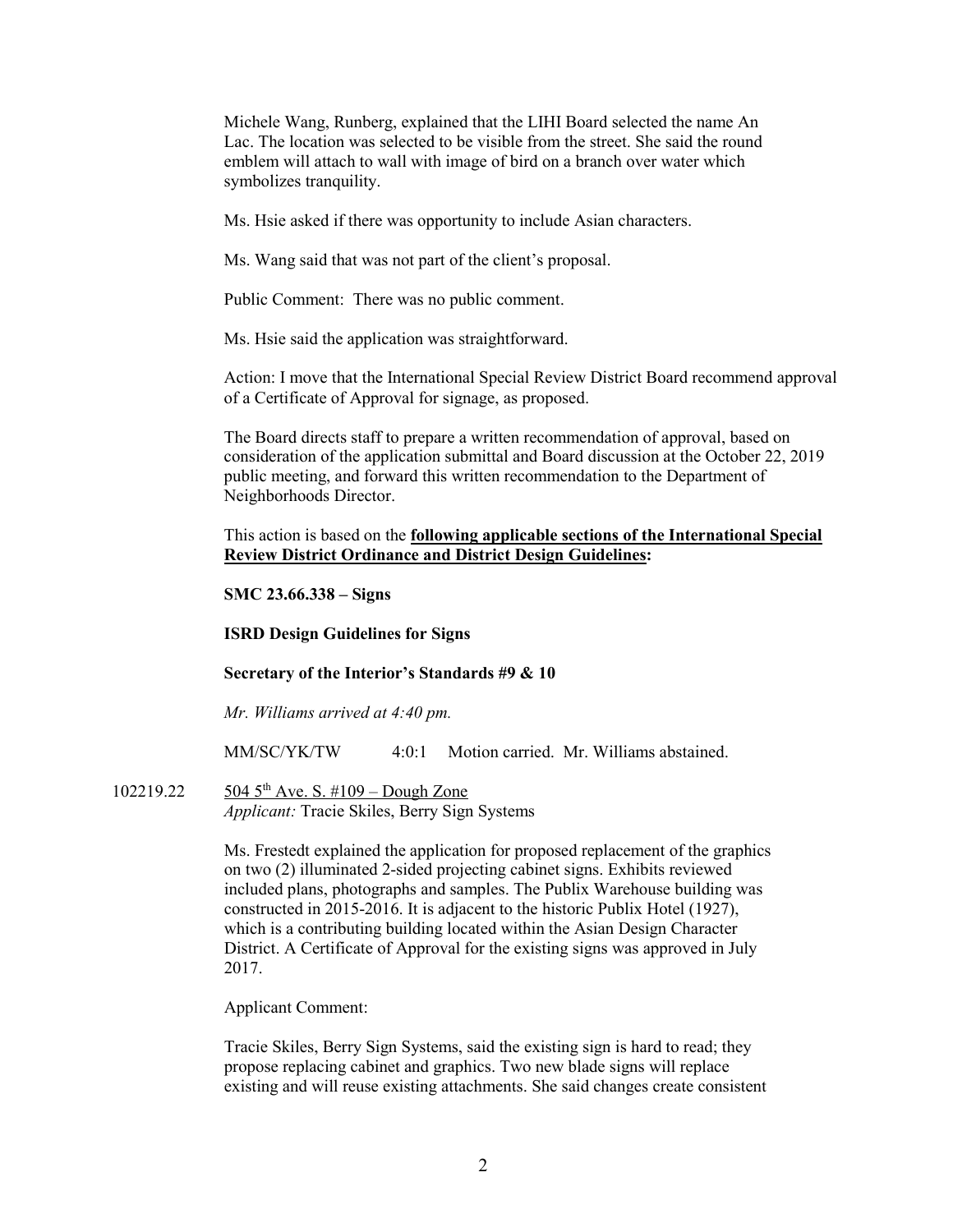signage. Signs are internally illuminated; parking lot one will not be lit and there is no power there.

Public Comment: There was no public comment.

Board Discussion:

Ms. Hsie said it was straightforward and almost in-kind; they are re-using the same mounting.

Action: I move that the International Special Review District Board recommend approval of a Certificate of Approval for signage, as proposed.

The Board directs staff to prepare a written recommendation of approval, based on consideration of the application submittal and Board discussion at the October 22, 2019 public meeting, and forward this written recommendation to the Department of Neighborhoods Director.

This action is based on the **following applicable sections of the International Special Review District Ordinance and District Design Guidelines:** 

**SMC 23.66.338 – Signs**

**ISRD Design Guidelines for Signs**

**Secretary of the Interior's Standards #9 & 10**

MM/SC/TW/AY 5:0:0 Motion carried.

Agenda reordered.

## **102219.4 BOARD BUSINESS**

Ms. Frestedt provided election updates. She noted the increase in numbers of people registering to vote. She said the nomination deadline is today. She said there are at least two for each position thus far. She said four candidates have been interviewed for vacancy.

## **102219.3 BOARD BRIEFINGS**

## **Public Comment Procedures for Board briefings:**

Verbal comment will be limited to twenty-five (25) minutes total, with two (2) minutes allotted to each speaker. Individuals speaking on behalf of a group or organization will be allowed four (4) minutes. Please sign in when you arrive at the meeting and indicate yourself as a speaker, if you wish to speak. As there will be limited time for verbal comment, we encourage people to submit letters of written comment that can be shared with the Board members in advance of the meeting. Please submit them prior to Monday, Oct. 21<sup>st</sup> at 4:00pm. Comments can be emailed to [rebecca.frestedt@seattle.gov,](mailto:rebecca.frestedt@seattle.gov) or mailed to Rebecca Frestedt's attention at: Seattle Department of Neighborhoods, ISRD Board, 600 4<sup>th</sup> Ave, PO Box 94649, Seattle, WA 98124-4649.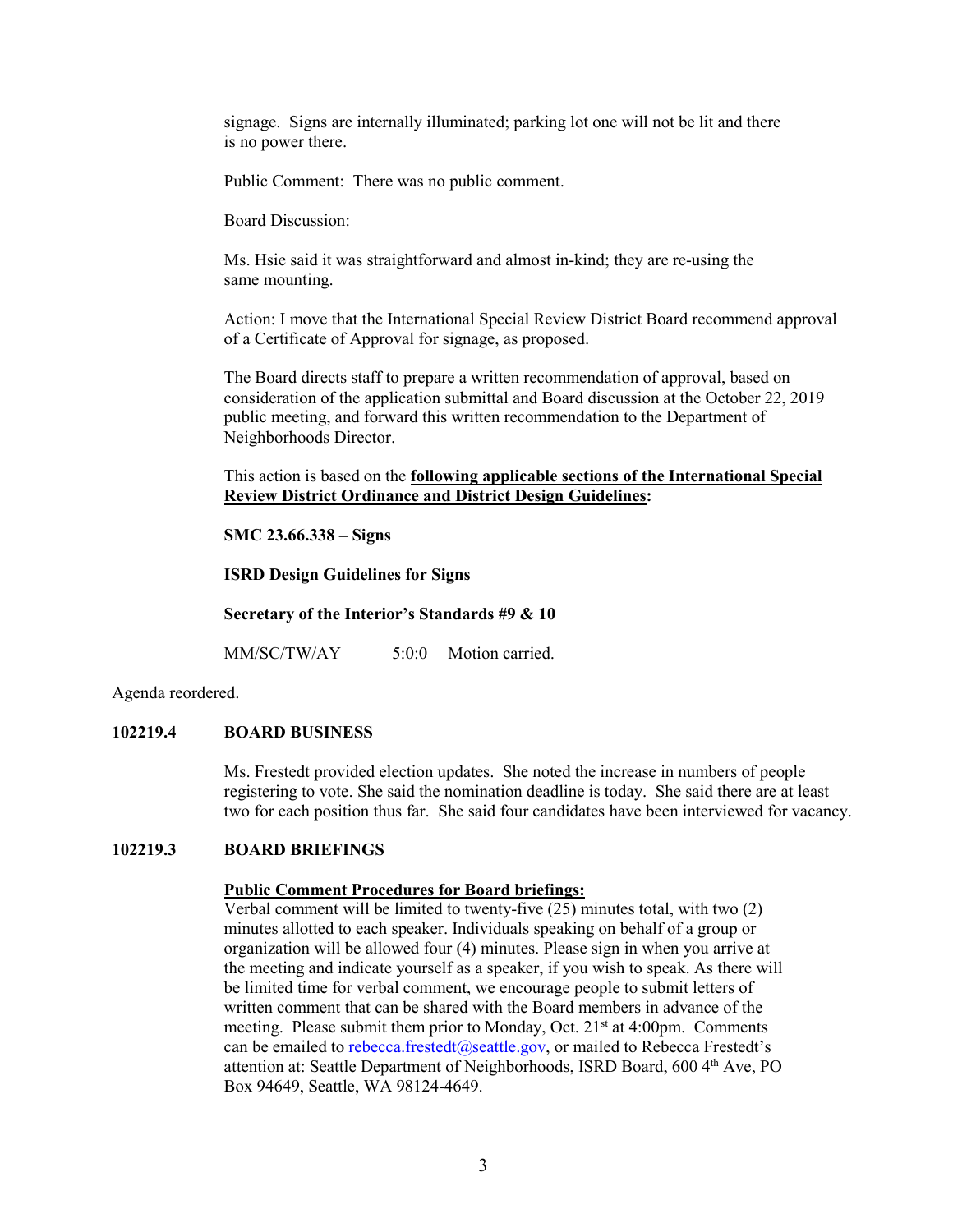102219.31 206 5<sup>th</sup> Ave. S. – 206 Place *Presenter:* Eli Hardi, Hewitt

Mr. Williams recused himself.

Briefing on proposed new construction of an 8-story mixed use development (condominiums). The focus of the briefing was on proposed further refinements to the design of the building exterior and site. Project includes proposed demolition of the existing one-story commercial building. Ms. Frestedt confirmed that this is a briefing only and that no formal actions will be taken at this meeting.

Ms. Frestedt said the underlying zone is International District Residential (IDR 45/125- 270). This site is located outside of the Asian Design Character District/Retail Core. The proposal is for an 8-story Mixed use Residential (condominiums) and commercial (1.740 SF) Proposed units: 65. Proposed parking: None. Departures requested: *SMC 23.53.030 F1 – Minimum Width Required for Existing Alleys (See sheet 35 of briefing packet)*

Ms. Frestedt stated that briefings were held on March 26, 2019 and December 11, 2018. She referred to the staff summary, distributed to the Board, that listed topics discussed bring the briefings, along with applicable Code sections, design guidelines and standards.

Design package in DON file.

Julia Nagele, Hewett, explained this was the third briefing; she directed board members to page 4 of the packet for background of project. She said a summary of community outreach events is provided on page 7. She said they propose an infill building between two parcels in the middle of the block. She noted adjacent future development site could produce a taller building due to the zoning. She said the proposed design is a barbell configuration with two internal lightwells. The residential entry / garden will be an openair passageway. She said they calmed the west façade and it now has a more vertical read. She said the fenestration is now inspired by the Ascona windows in proportion. Spandrels are at floor level in a basket weave approach. Soldier coursing echoes basket weaving. She said there will be nice corners for retail. She noted wood slat idea as a garden gate to make a more artistic design and warm up entry. Soffit will be wood. Vertical relief wood elements will be used in landscape development. She said they will make the lightwell special. Exhaust louvers will be integrated into the façade. She went over residential gate studies that will warm up entry condition and façade studies:

#### East Façade (alley)

The lower part of façade pushed back 2' for required alley dedication. They proposed to push the lower two levels back, which will require an exception; carry façade down like the Ascona; and set back at top and bottom. Painted cement board; operable light windows, similar in design to  $5<sup>th</sup>$  Ave façade; exhaust element.

#### South Façade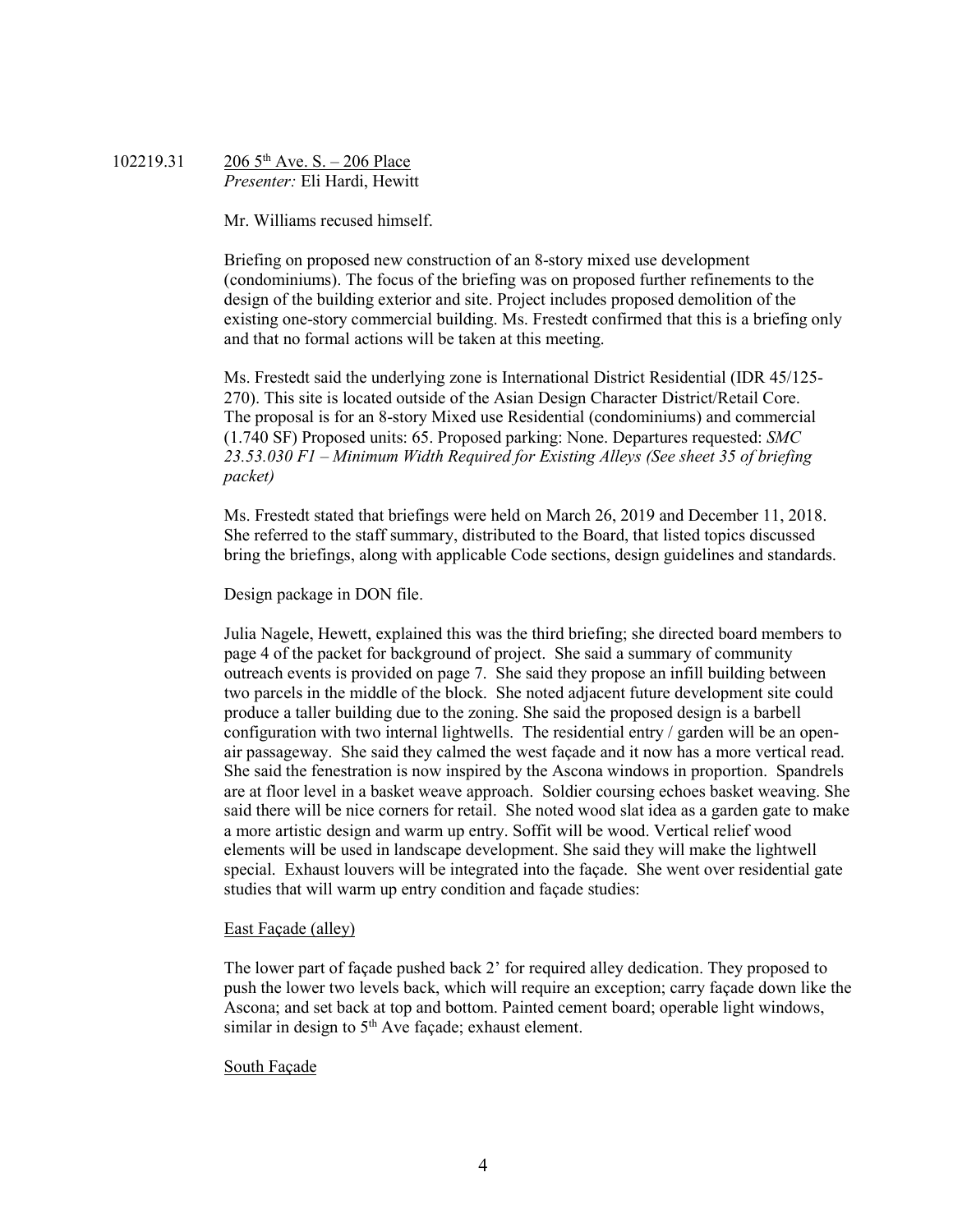The south wall is a party wall. They propose a classic barbell sign. They propose to engage a local artist, graphic wall art.

North Façade

Ascona adjacent; will be more straightforward; concentration really on lightwell.

Eli Hardi, Hewitt, said the landscape architecture will be done in house. He said it is an urban infill site. He said textures and materiality will be natural materials and stone. He said there will be only one tree because of power pole. He said the gate is for residential use only but will draw eyes in to the lightwell courtyard. He said the roof top terrace has been pushed to the west wide; green roof is sparse. He said right of way alley improvements will be to just the center of alley because of slide issues. He said regrading will need to be done. He said the goal is to clean up the alley and introduce light.

Public Comment: There was no public comment.

Board Discussion:

Mr. Hardi said they will separate out the art for separate review.

West Façade

Ms. Hsie appreciated that windows open.

Mr. Yip thanked the team for taking the Board's comments to heart and giving more functionality.

Ms. Kunugi said they listened to board suggestions; building feels less dense; it works as designed; feels easier with neighboring building; nice that windows open.

Ms. Woo agreed; appreciate changes made.

Ms. Hsie: good job of modern interpretation of older character building. She said the building order is characteristic of the District; looking forward to details; material transition at corner and how does it transition at the cornice.

Ms. Kunugi: agreed with proportion preferred for the alley façade. She asked what is happening across alley.

Mr. Hardi parking lot is located 20-40' up, above rockery. It's not a drive-through alley; more a person alley.

Ms. Hsie was interested in proposed treatment at the base2. She expressed concern about the strong white/dark color contrast.

Discussion of ground floor design on west façade

Mr. Hardi described a glass corner and residential entrance, not open to the public, but visible through.

Ms. Kunugi asked if it would be lighted at night?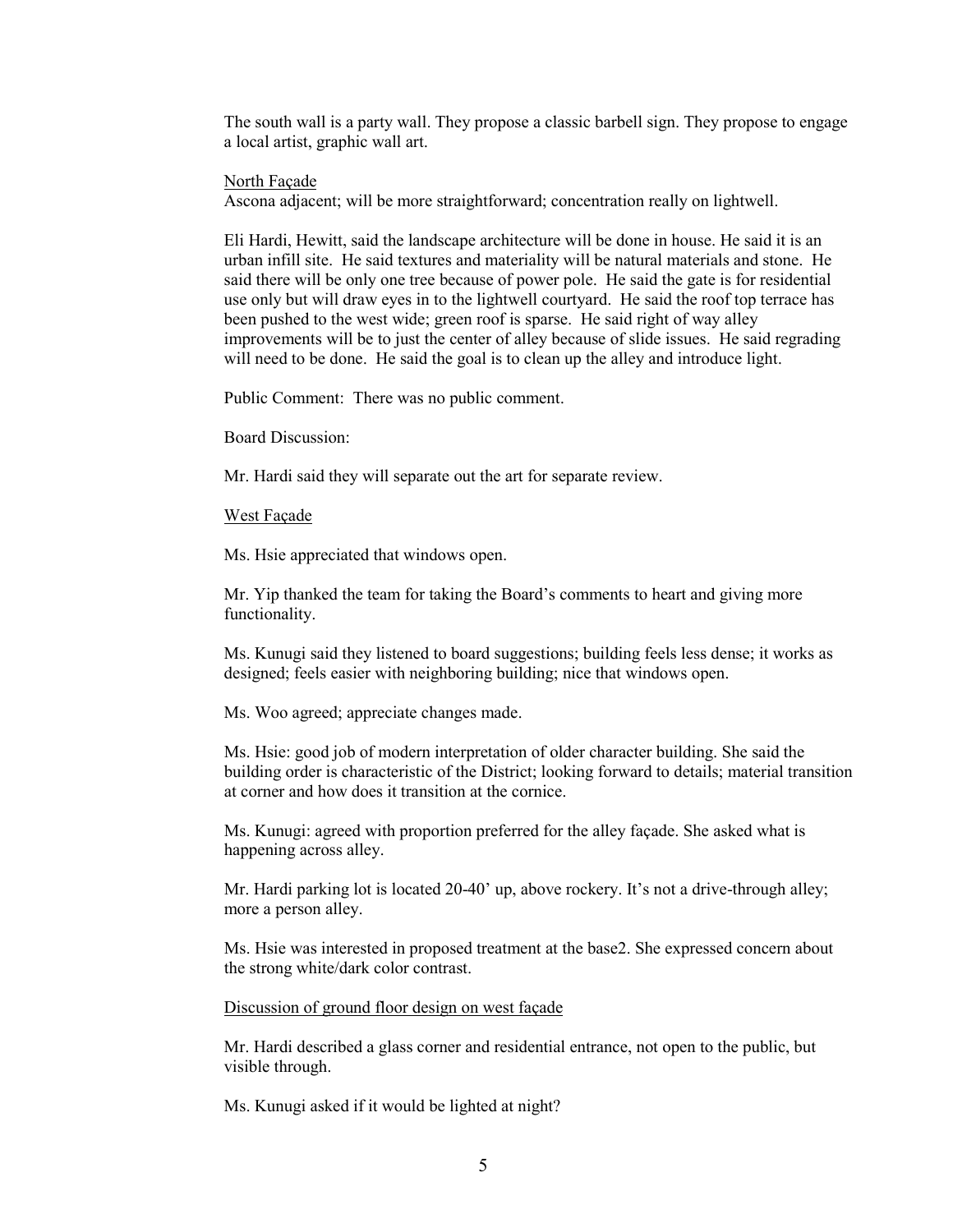Mr. Hardi: yes; tree, and planting and landscape lighting planned.

Ms. Kunugi: nice can see in.

Ms. Hsie said when they come back, she'd like to see lighting detail, soffit conditions, material/design details on the south-facing wall; very interesting way opens up; public can enjoy landscaping. Commended for including water feature.

Mr. Hardi said they consider it like a portal.

Mr. Williams noted the inclusion of Flexipave in the tree bed. This generated a discussion of material and design options within the right-of-way.

Mr. Hardi: 2 x 2 grid for main sidewalk. Flexipave is preferred treatment for tree beds. Looks like asphalt; it is porous and there is no erosion to tree beds and it protects roots. Flexipave will go entire length for 60' of consistency.

Ms. Frestedt expressed concerns about the amount of material proposed, noting that this material does not exist elsewhere in the District. Usually only in tree pit, not whole walkway. She recommended exploring options, including other materials.

Ms. Kungui agreed; product is not seen here; not sure it will fit visually. Concern about depth perception and seniors may avoid walking there; it might deter traffic.

Mr. Hardi said the best comparison is a synthetic race track. He said it is fixed in place; it is poured in place and adheres. It has a bit of give, spring.

Ms. Hsie said the Board wants tree to live. She said she wants to see material minimized. Provide options that keep the tree alive.

Ms. Kunugi asked about alternatives.

Mr. Hardi: will ask City.

### South Façade/Proposed mural

Ms. Kunugi said the idea for a mural is super exciting. She asked about placement.

Mr. Hardi said they want artist to take the lead on whether east or west side of the facade.

## General Landscape

Ms. Hsie requested a planting plan.

Mr. Hardi they originally proposed two trees. Power pole prevents tree planting and they followed SDOT's requirements for the right-of-way.

Ms. Hsie said that she heard general support for the project.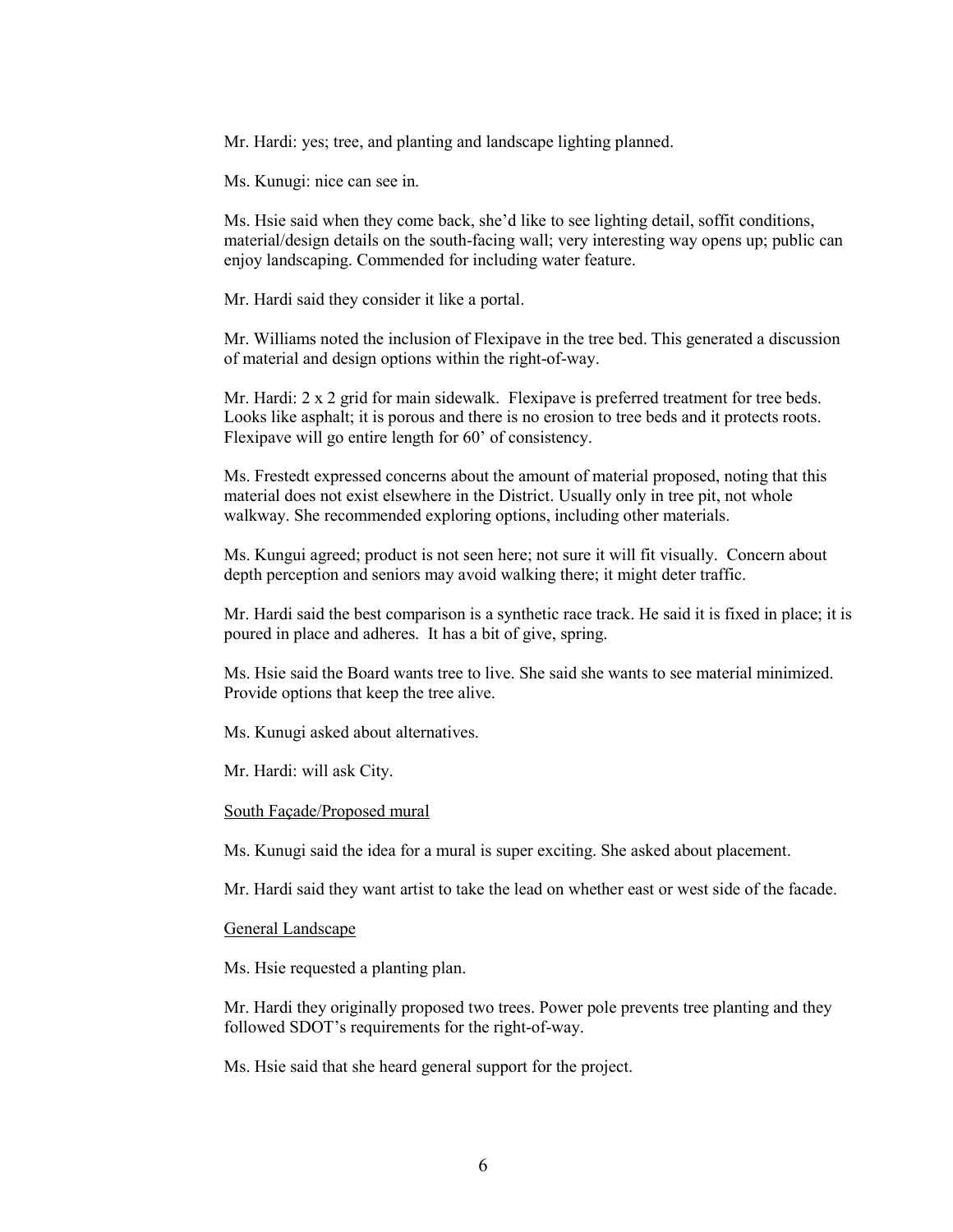## 102219.32 614-620 Maynard Ave. S. – Elgin Hotel/adjacent warehouse *Presenter:* Li Alligood, Otak

Briefing by Li Alligood, Otak and James Wong, Vibrant Cities, on proposed redevelopment plans for the properties at 614 Maynard S. (Elgin Hotel/Bush Garden) and 620 Maynard Ave. S. (warehouse). The focus of this briefing was on partial demolition of the 614 Maynard Ave. S. building and further exploration of façade design and massing options for the proposed development. Ms. Frestedt confirmed that no action will be taken at this meeting.

#### *Simultaneous Chinese interpretation was provided by two Community Liasions.*

Ms. Frestedt acknowledged the high degree of public interest in the project and the at-capacity room. She said she will look for a larger room for future meetings about this project. She noted that several community members voiced concerns about the interpreter who was hired for the May briefing; she confirmed that the Dept. of Neighborhoods (DON) will not hire that interpreter again. She said DON recognizes the harm done and takes concerns seriously. She introduced two interpreters in the room (Lillian and Elise) who are part of the City's Community Liaison program and working in an outreach capacity in the neighborhood. She said they will provide interpretation. The City embraces Race and Social Justice and has made changes to how we do work. She pointed out written comment cards and invited community members to submit written comment; she said the City will translate comments written in language.

Ms. Frestedt confirmed that this is a briefing only and no action would be taken at the meeting. She provided a summary of the existing buildings, age and location. She said the zone is International District Mixed 85-170 and said that Maynard and Lake are both designated Green Streets and that the site is located outside of the National Register District and Asian Design Character District. She said there were two past briefings, on July 24, 2018 and May 28, 2019 and a site visit August 27, 2019. She said the intention of the site visit was to give members of the Board an opportunity to see the conditions in the structural report and application firsthand and receive an overview of the materials from the structural engineer. She introduced the developer, James Wong from Vibrant Cities and the design team from Otak.

Presentation packet in DON file.

Mr. Wong introduced himself and described his longtime connection to the district. He said the Chinatown International District must evolve; Vancouver is empty, and business is down. Portland Chinatown is hard to find. Seattle must evolve so it doesn't end up like Vancouver and Portland. She said the CID is for everyone; all income levels and ages. They want to create housing for all people who want to live here. 63 business owners signed a letter of support for the project; they want people living here to support businesses. He said they plan to develop a Chinese-inspired building.

Gary Riddick, Otak, directed board members to page 2, a table of board comments and their responses to them.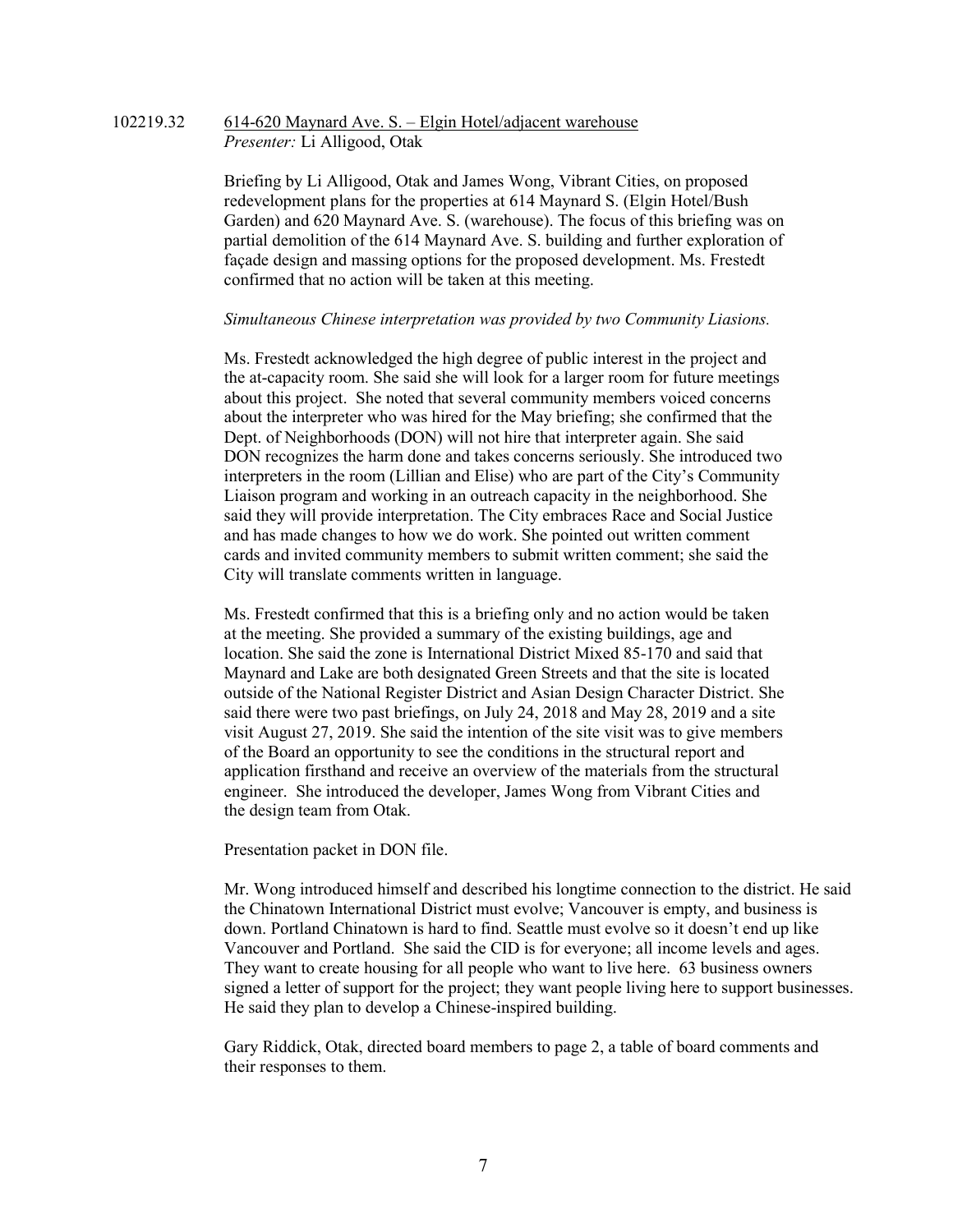Bruce Zhong, DCI, structural engineer said the 614 Maynard building was constructed at three different times: 1910 one-story and basement; 1913 two floors were added; 1920 – parapet. Two floors were added on to original roof; building settling; slab cracked and warped; wood structure condition is rotten and damaged; floor joists are rotten, and connections have failed. He said the building is unsafe. He said the combination of the poor soil condition with the building construction makes it really hard to do a retrofit. Different construction from other buildings in CID and Pioneer Square. 75% of the wall surface is in poor condition. The north and south intended to be party walls and never intended for them to be seen.

Mr. Zhong referred to the proposed façade retention on p. 18 and 19 of the presentation materials. He said that only the west wall would be retained. They would catalog the brick, carefully remove it, then demo the wall and build it back up again. He said the brick would look exactly the same and meet structural code.

Mr. Riddick went over proposed tower massing options, identifying changes made since the last briefing. He went over strategy alternatives in the presentation packet, noting that Option 5 is preferred. He said they wanted an accentuated glass corner that rests on a base, the seeping roof form honoring a Chinese motif. He said they grouped floors to alter scale and used fenestration to quiet the building down. He explained the inspiration for color and materiality and proposed Beijing brick in gray for three stories. He noted the grid and connecting units as solid, open, broken up. He referenced the setback, sweeping roof form, lattice work detail at the gasket and the moongate feature into the residential lobby. He said the language between the tower section is purposeful; noted indented balconies on land street with rail work. He said the tower 20' setback adds to continuity of the street level. When set back, he said you're experiencing a three-story building. He said they broke the building down to identifiable parts. He said nearby potential development sites are 170'.

Mr. Reddick provided views from Kobe Terrace Park and 8<sup>th</sup> and Lane. He said there will be 800 – 1000 square feet of retail space, all with street level presence/access. He said the garage entry will be on the alley; the brick there is in the worst conditions. He ended with a series of questions for the Board, as noted on p. 41 of the presentation packet.

Public Comment:

Beth Ku, resident, said the neighborhood supports the project. She expressed concern over safety issues as a top priority; said the project will help with safety which is the number one issue. She said the building will provide market rate and senior housing.

A man who identified himself as Jimmy spoke in Chinese. A Community Liaison provided interpretation in English. He said lived and worked in the neighborhood for 20 years and has owned several businesses. He didn't understand why anyone would oppose the project. 63 businesses support the project and as well six business associations. He said 400 resident signatures of support were obtained.

Erin Demmon, Pacific Rim Condos, expressed concern about the health and safety of the community. She said the developer, James Wong, is 4<sup>th</sup> generation and local. She said he is passionate that the community be healthy and safe. She hoped the development of the project will build bridge of friendship. There are lots of challenges; community space is needed.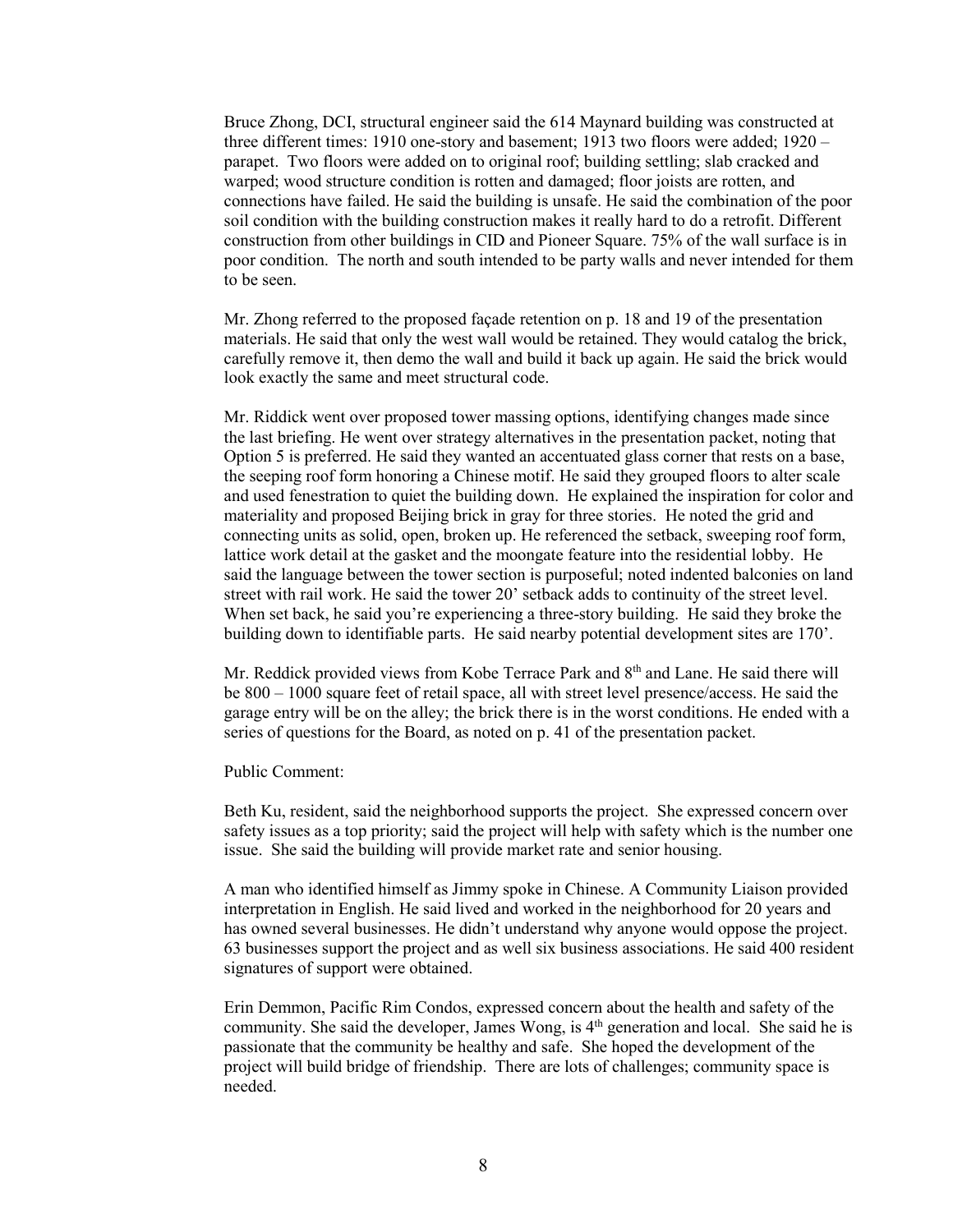Tony Au said he agreed with Jimmy. It is a wonderful building and he can't wait for it to be built. He asked why it is taking so long and said it should be built.

Dan Chan said he is active with Denise Louie and Chinatown overall. He said he supported the project and said affordable housing and density are needed near transit hub. He said there are five to six projects that are all affordable housing; mixed income is needed including middle and high. He said the district should not be a 24-hour shelter. He said he did not support the roof form.

Nicole B., is a resident and involved in community leadership. She said Uncle Bob asked her to move here. She said there are many Asians here, other than Chinese, who live in the District. She said civil rights leaders met at Bush Garden. She said a design element is needed to preserve the culture and prevent demolition.

Jacqueline Wu, OCA Greater Seattle, opposed demolition of the Bush Garden – it sets a precedent for erasure of culture and history. She said it is important to promote, preserve, and perpetuate culture. She said this project goes against the ISRD goals. She said it threatens affordability and leads to displacement. The project will have a negative impact and will displace elders and low-income people. She said the proposed development is too tal1.

Tiffany, doctor at ICHS, said the community is home to immigrants and refugees, low income. She expressed concern that wealthy professionals will not have ties to the neighborhood.

Abigail Juaner, Equitable Development Manager at Puget Sound Sage, said they should build on existing community and building the community with a shared vision. This is a historically marginalized community; this proposal undermines community efforts. This needs to be a community-led development. The CID needs to remain home to immigrants, refugees and communities of color. The Jasmine project will not serve CID because it is not aligned with the values of the community.

Ms. Frestedt asked community members to identify if they were speaking on behalf of a group or as individuals.

Derek Lum, Interim, said the project should be one in which everyone participates, especially marginalized groups. He said to preserve the Bush Garden building. The proposed scale is incompatible, too high and would tower over the National Register District. Once pieces of history are gone, they are gone for good. He said large-scale, profit-driven projects lead to rising property values and displacement. Chinatown is disappearing. He said this project offers little benefit to existing business owners; it is driven by profit and not community.

Dennis Su said he was in the same peer group as Uncle Bob. He referred to the Jackson Street vision, which he worked on. He referenced a poster carried by some in the audience that shows a ghost. He said, "we should be ghost busters."

Maun Louie, Beacon Hill resident. He said that he belongs to three family associations and he knows James Wong. He noted the turnout of public and appreciated that people care. He asked what people can provide to make the district better and said James is trying. He said if you oppose the project, tell us what you can do.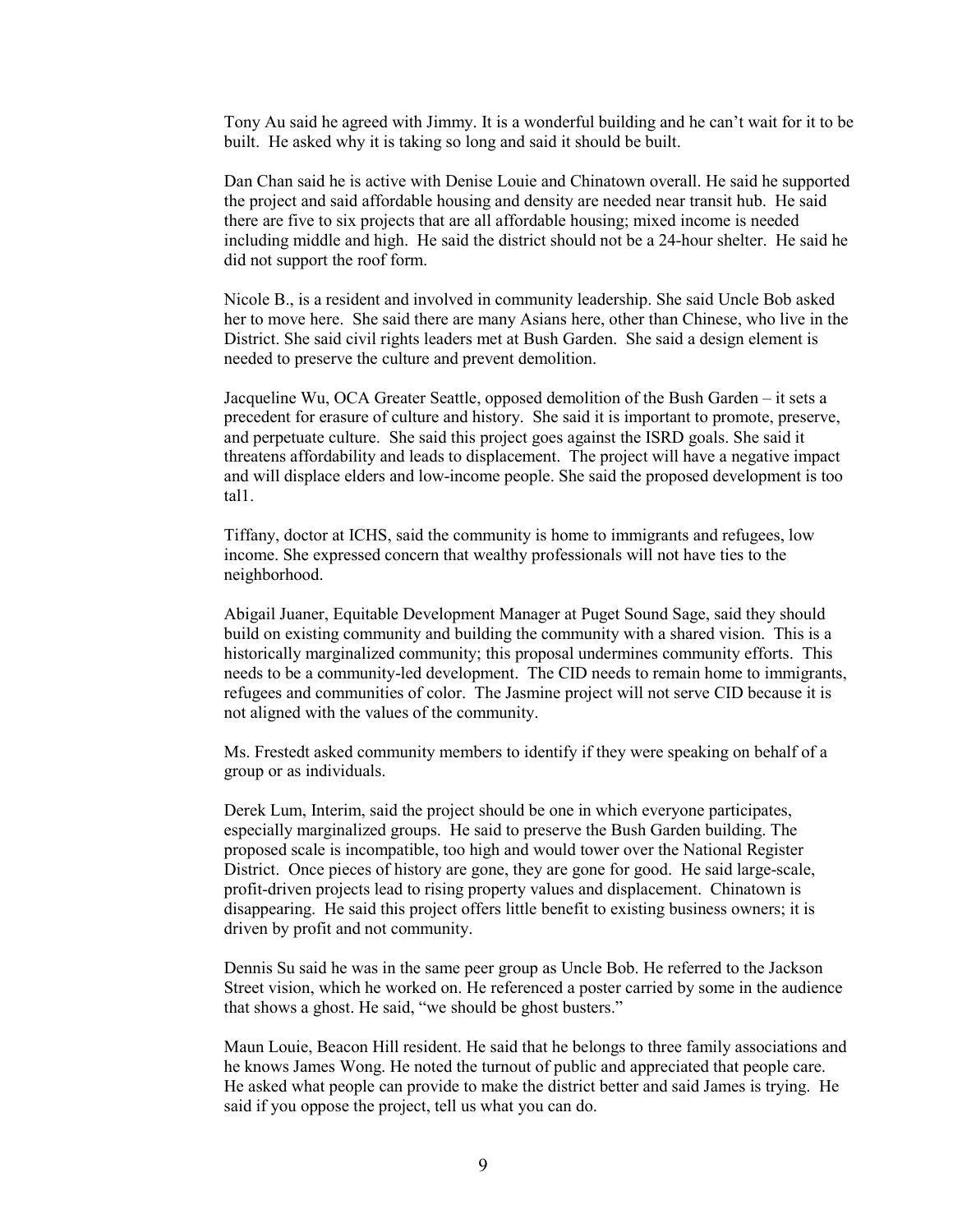Felicity Wong, former Chinese Chamber of Commerce President, said safety is important and if a new building helps, why not?

Faye Hong, read a letter from Nora Chan, who "supported the project which offers a balance and mixed incomes to live here to support businesses. It will be safer, more people, and more opportunities for small business. The design is nice and respects CID culture. It won't kill existing buildings; there are opportunities for new business".

Elaine Ishihara, API Coalition, said the organization is located in the CID; the CID is her community; her parents grew up here. It is a place of acceptance after WWII. The district is a cross-cultural API community and that is how it was organized. She said she wants to maintain the historic integrity of the neighborhood. She said you can't fight development, but you can work together to create development that helps the community. The project is not based on things relevant to the community; it is about attracting cool people. It won't affect safety. History will be lost; once the building is gone, history is gone.

Karen Akada, Bush Garden restaurant, said once you lose the building, you lose the history. It's not just Chintaown, it's called the CID for a reason and you can't erase community. She said the proposal is out of scale with the neighborhood.

Erin Shigaki, Minidoka Heritage Association said she is 4th generation and was raised in the CID community. She opposed the development. The building is important to the community; celebrations were held there, and people healed from forced incarceration. The proposed project does not serve the majority of the CID in price or scale. She said the soul of the district is threatened by development. She said development must remain inclusive for the community to thrive.

Henry Liu said to focus on people and culture within CID. He said if you want to focus on the community, focus on the people. He said that form follows function.

Maris Zivarts, Unite Here Local 8, said the project does not address the issues of existing residents. He said the CD will be lost; preserve the identity of the district. He did not support the project – it is out of place and does not fit in. It will be a massive eyesore and is misguided. She said those who fought to keep the community in place would be appalled.

# Board Comments:

Ms. Hsie said she appreciates the public turn out and passion in the room. Ms. Hsie said before the Board can move forward on any discussion about the massing and materials, the Board need to determine whether or not they have enough information about the existing building. She read some of the questions that the Board has had for the design team. The Board has asked many times about why the building cannot be preserved. We have heard a lot of reasons why the building cannot be preserved as it is today, but considering adaptive reuse, why is demolition the only option at this point? We liked to understand about why more of this building can't be preserved. There's been a request for further study and response to the Secretary of the Interior's Standards. She referenced #1, 2, 4, 5 and 6 as also relevant. She read those Standards. She said before we move further, it's important whether the Board communicates whether they have enough information on that point or what additional information is needed.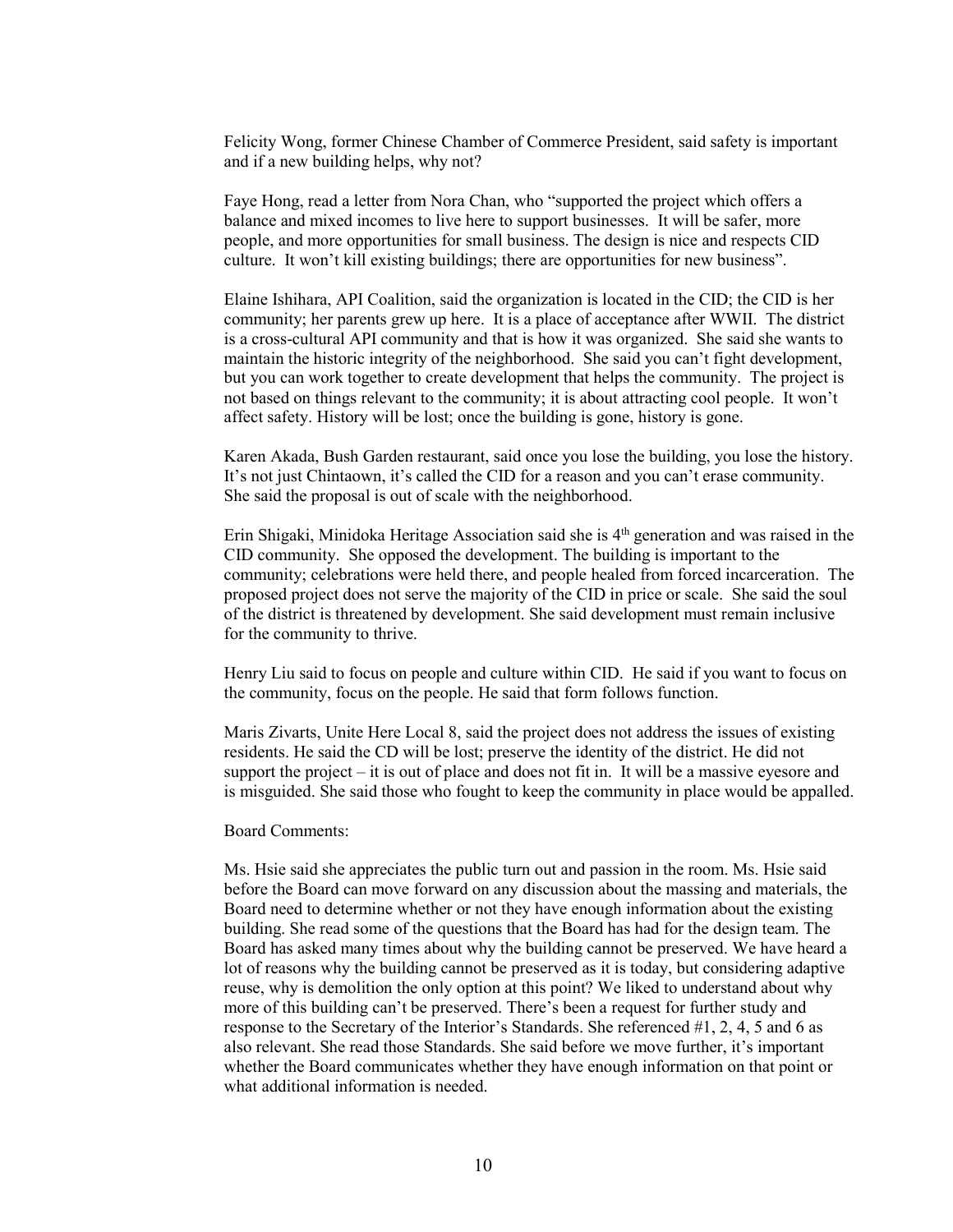Mr. Yip said it is the job of the Board to look at both sides. He appreciated the site visit and information provided by the design team. He said that he believed the Board had enough information on this and the applicants have done their due diligence. He said he had enough information.

Ms. Kunugi appreciated the design team providing documents, site visit, life threatening conditions. Want to see what it would look like to save building; without seeing that it is hard to understand why that is impossible. It is important to community; it would help make sure we look at "best and most options" before making a decision.

Mr. Williams thanked team for site visit and information. He asked about the retention of west façade – proposal to dismantle and reconstruct to original state. In current seismic code condition – would you go below current grade? How far down would you go? Want to know current structural system impact. He asked out the treatment of the north wall - shared wall or two separate walls? What is preventing water intrusion?

Mr. Riddick said it is a separate wall for each building. ½" air gap between buildings.

Mr. Williams said he wanted to understand how they will support the adjacent wall. What would it look like to preserve facades?

Mr. Zhong said they could think of other methods, such as bracing from outside. He didn't propose this because the brick quality is so bad; it turns into powder. The floors are not connected. As an engineer he is concerned with public safety. He said they can talk about how to preserve culture in design; the building is a public hazard.

Mr. Williams has there been any thought given to how to give a nod to the preserving history within the building?

Mr. Riddick said they talked about ways to include pictures, historic and stories in the building. He said he had been practicing architecture for 45 years and has been the principal on several adaptive reuse buildings, He said the sentiment for this building is not for the brick and window frames, it's the memory of what's happened in the building. He said they dove deep into building to understand every piece, what could be resurrected. He said he wouldn't say the building is a hazard if he didn't think he could support it. To rehab/retrofit/remodel you need to have something there to start with. This building does not.

Ms. Hsie clarified that they are proposing to take the building apart brick by brick.

Mr. Riddick said there isn't anything to start with. If they hollow the building out, the brick can't support itself so what would they be saving?

Ms. Woo appreciated the due diligence but wanted more information to confirm without a doubt that it can't be saved. She asked the applicants how much of the west façade can they reasonably salvage? What happens if the brick falls apart? How will they find 100-year-old replacement brick? Are shear walls and tie ins possible?

Mr. Zhong said the wood frame is rotten; epoxy won't hold; they pulled out anchor and brick turned to powder. He said they can think about other methods. He said they must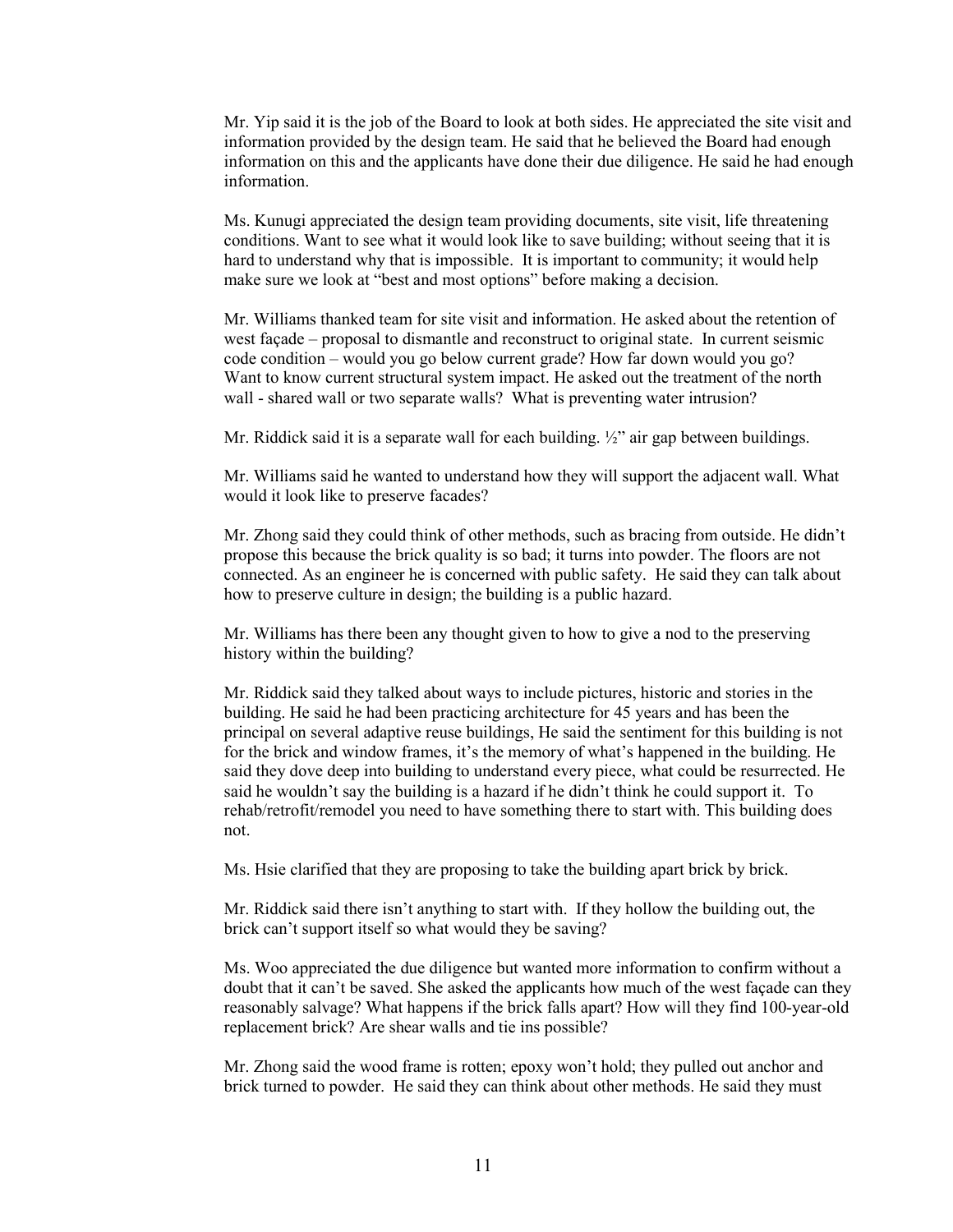think about construction safety for workers. He said they could possibly reuse brick from the other walls.

Ms. Hsie said from what she's hearing, can't move forward with massing of the tower. There are still questions about the base. We haven't received the information we've asked for an in turn haven't given clear enough direction. On most projects we wouldn't look at materials/details at the third meeting when the Board hasn't even got past whether building can be demolished. Appreciates concern for safety. What's important is that what is built at the podium and the tower that goes with it, give direction that fits in with the neighborhood context. It's become obvious that this building has cultural and historic significance. And, a part of the review district is to promote, preserve and perpetuate the cultural, economic historic and otherwise beneficial qualities of the area. She said the design that has been presented hasn't honored what's culturally significant and relevant about the building. Saving façade is probably an easy out. With the proposal, all memories of the Bush Garden and what they added to the district would be gone. A lot of strategies assume that you can wipe the podium and only preserve the façade. We want to hear other options. She said she is curious to hear from other Board members.

Ms. Kunugi agreed with Ms. Hsie. Would like to see preserving option. Recognize structural constraint. Think out of the box. Wants to see study of it to prove that it's not an option. We need agreement on existing building before focusing on replacement building design.

Ms. Hsie said to think about why building is culturally significant. It's not about each individual brick, it's about history of what happened in the building. How are you preserving community and promoting welcoming, active and engaging space? Preserving brick isn't enough.

Mr. Yip agreed that the Board needs to give clear guidance to design team. To Board members: let's agree with what would it take to be convinced? What is cost? Is it feasible? Determine what is needed.

Ms. Frestedt reminds the Board that decision doesn't need to be unanimous. Ultimately, it will be a majority of board that determines outcome. There is space for disagreement but it's important that the Board provide clear direction what is wanted to move forward.

Ms. Woo suggests providing exploration of what it would take to save building, by bullet points, perhaps. Reinforcement footings, wall ties…Show what was explored, who looked at it; showing that all roads lead to one place would help.

Mr. Williams said there's a need for understanding what's been explored. Recognized extensive deep dive into structural components. If building needed to be preserved, what would those steps be? Provide an understanding of what would be involved so we can move forward from that perspective. Need to discuss that scenario.

Ms. Hsie said the importance and cultural significance involves understanding the history of space. Asks the applicant's to come back with a list of historically significant people that have been through the Bush Garden: politicians, activists, community leaders. That's where this cultural, historic significance is. Provide understanding of how many relationships forged here. To Mr. Wong: Not a criticism. The spirit of what you're trying to do is really great. If you can't preserve the brick, can you create a plan that preserves the shell and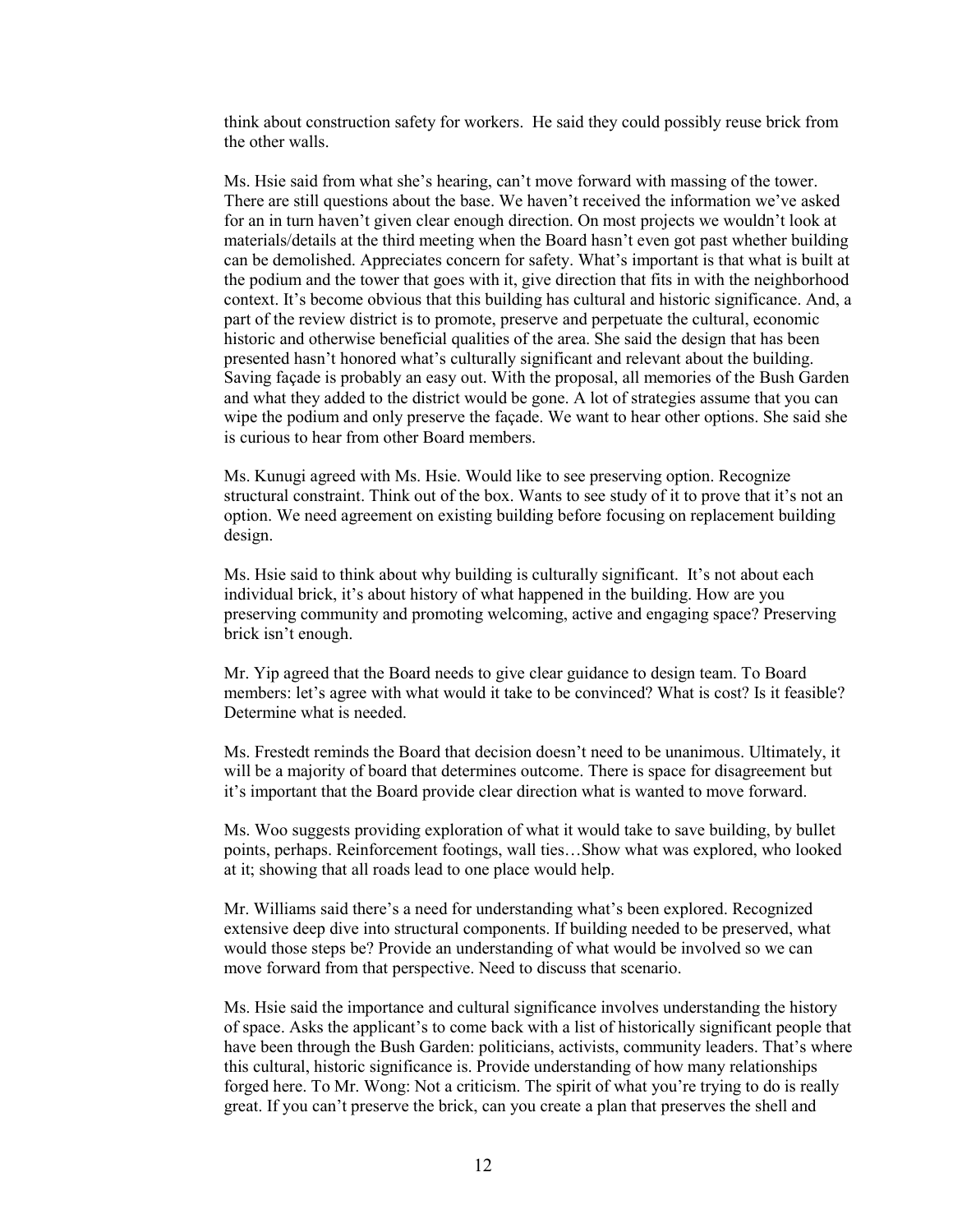footprint of the building? That's one way to preserve it. If not, demolish the whole thing. Then that gives you the freedom to be creative.

Mr. Wong said, those are two very different options. The team has through this through a lot. Diagrams created; spent months on with experts on rehabilitation of the building. Bruce and Gary have done multiple buildings, and this is unique geotechnically. They worked on Wing Luke. The ground is shoreline, solid ground at alley; the goal is to do something great. It is not about money; they could make money elsewhere. It is a personal project. They've seen disinvestment in other NW Chinatowns. They don't want that here. They looked at how to save the building. Concern about worker safety.

Ms. Frestedt said she's hearing that the Board has requested things that they still haven't received responses to. Recommends that the team go back and provide a summary response to points raised by the Board, including other alternatives; if you were thinking big, what would that look like? She said from the staff perspective she had been under impression that the plan was to stabilize west façade like the Louisa; wasn't until receiving the latest packet that she realized the plan was to demolition and rebuild the west façade. At what extent is that saving the building? A response back that touches on the elements and shows studies not yet presented to the Board is recommended.

Mr. Wong said, so how about if we go to back to the drawing board and look at what it would take to save west façade way you thought we were going to do it and not take apart brick by brick, like Louisa.

Ms. Woo would like more information; share information about why more of the building cannot be saved.

Ms. Frestedt said this has come up during multiple meetings.

Mr. Wong must not have communicated that. It's our responsibility, we thought we had responded to that. What are we saving? Listed things that can't be saved (foundation, floors, walls).

Ms. Hsie said putting bricks back is not enough; the façade is not enough. Honor the building. If you told me at the first meeting that the plan was to put the façade back, she would not support that. Could demolish if design honored the history. Saving just the façade.

Mr. Wong we're doing what the Louisa did, saving the façade.

Ms. Frestedt said when you come back, the team should speak to how do different solutions respond to 23.66. of the Code and the Secretary of the Interior's Standards. Ultimately, that is what the board has to act on.

Mr. Wong, Option 2 is what if we came back with a totally new design?

Mr. Hsie, but still need to address Tanya's ask – why more can't be saved.

Mr. Wong said Johnson Partnership's report said this building does not convey historical significance.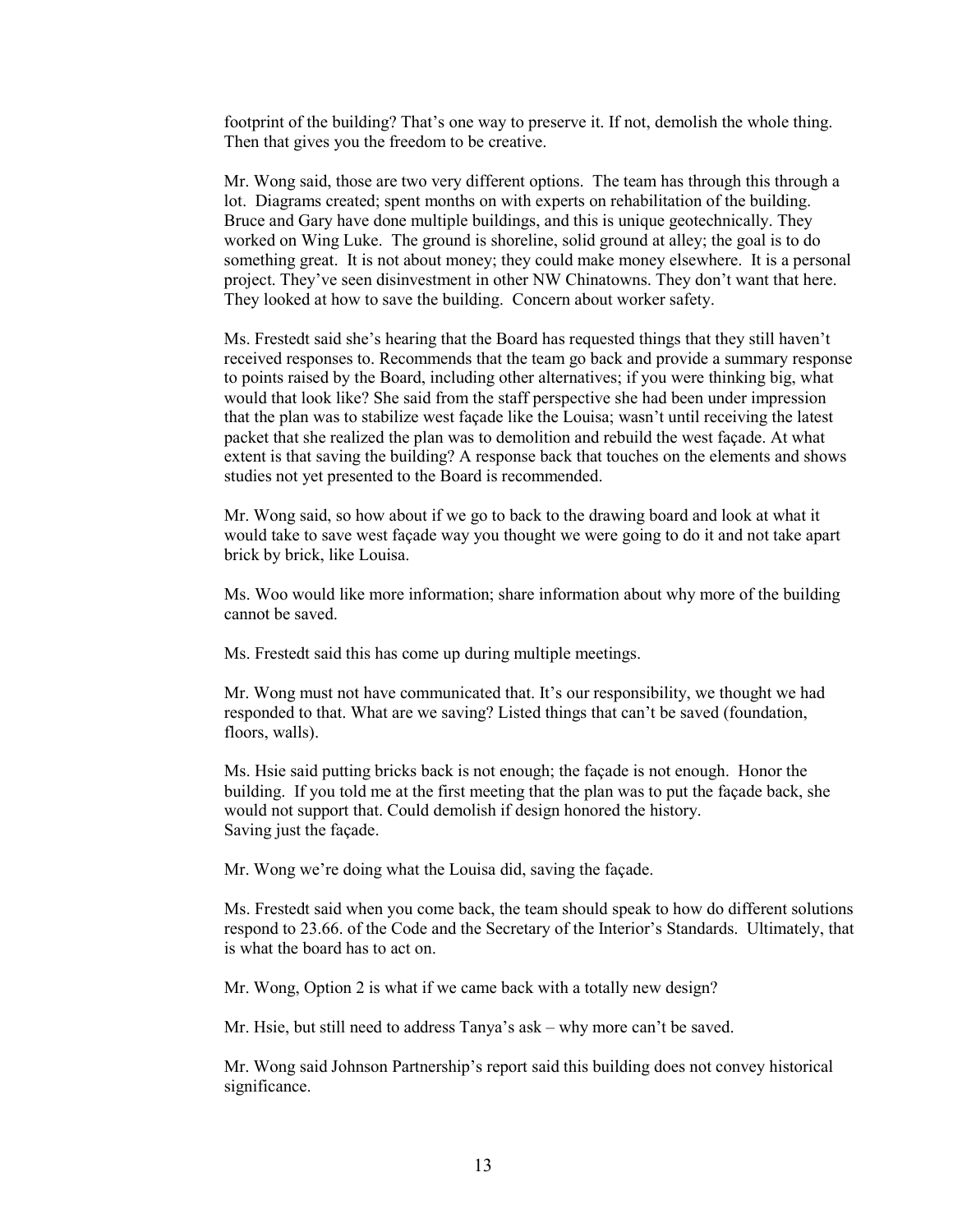Ms. Hsie, countered, but it conveys cultural significance, that is why this is different. That's why building here is different from building elsewhere, like Capitol Hill. This ISRD also preserves cultural significance. Notes that the team is in a tough spot.

Mr. Wong asked for more clear direction.

Ms. Hsie asked how other Board members feel about just saving façade.

Ms. Kunugi would be more supportive of a new building if it honors cultural significance and events. Current proposal is limiting. Most important thing is not about the actual building. People want to know this is where Bush Garden was located, these things happened. Supports Ms. Woo's list – doesn't have to be pretty, just show. Honor what community concerned about. Enhance documented history of the building, history, significant events, people. Property possesses something important. Want project to be something all are proud of.

Ms. Hsie said to look at other developments in the district (Koda, Hana, Acme site). How can you open up the building to provide more access? There are projects that have come through that have made strides to do that.

Mr. Yip said there are many ways to improve what you have right now, but unfair for us to tell you different directions due to the amount of work you've done so far. If you demolish building and start fresh you can be creative. Intention to save façade is good but is not enough for the community. Do something new and creative that community will support. We have only seen the option to take it down brick by brick. Show options that work and don't work; show board exploration was done. Show us why won't work. If all alternatives don't work, go back to the drawing board and start again.

Mr. Wong said because site is at Maynard and Lane wanted Chinese architectural element because it is in Chinatown. Want to be intentional about designing a building with Chinese community in mind.

Ms. Hsie said that's one opinion. You need a community outreach plan. You said at the beginning this is supposed to be for everyone. What will make the building fit in is not the motifs, it's how it will be used. Focus now on massing and use. Massing right now doesn't fit into the core of the District. It's a false gesture at this point to put the bricks back up. Look at massing and height and then uses.

Mr. Wong said supporting small retail important. Our proposed street level is dedicated to retail. This is how we thought it was best to support community. Asks Board for direction about uses.

Ms. Frestedt said what she's hearing is a disconnect between saving façade and tower design. Board should give concrete input on what is needed to move forward. She said Board members have summarized many of their requests. Come back to the Board with a more robust historic property report that responds to community and Board concerns. She said she also heard that if full demolition were to occur, what would massing and design look like? Looking back to meeting in May – issues with podium not fully resolved. Board needs to uphold 23.66 and also give feedback about what will inform successful projects.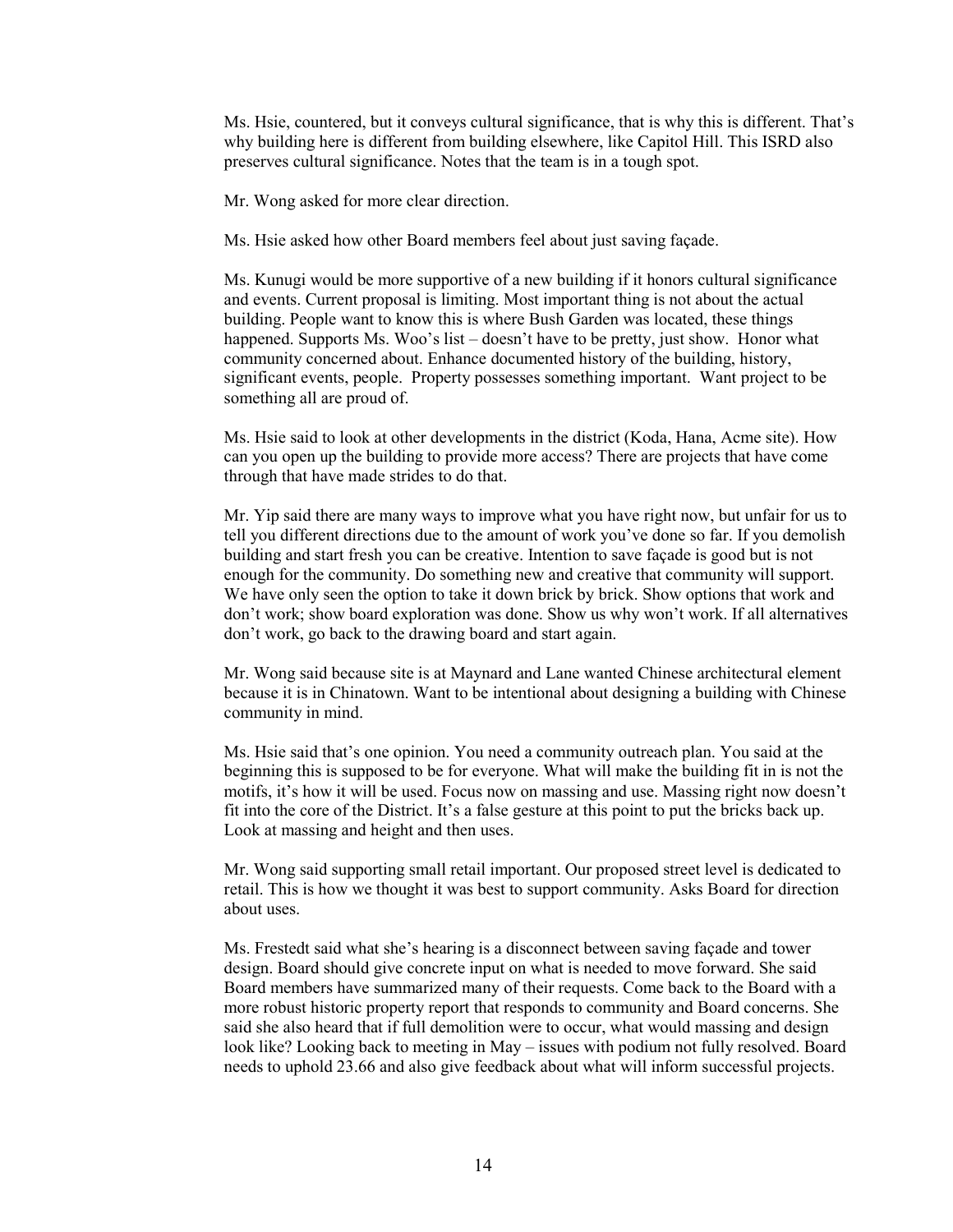In response to a comment from the design team, Ms. Frestedt confirmed that the Board had seen all reports.

Ms. Woo said the Board hasn't seen a scenario to save building; exploratory documents, techniques used, are they useful and if they will work.

Ms. Hsie said all documentation has been from perspective why it is falling apart and must be torn down. If given a challenge to save the building, what would you do?

Mr. Riddick said the building is symbolic of emotion built up over 40-50 years of history. We're being asked to grasp abstract of feeling and work that into the building. We have intimate knowledge that hasn't been in the report yet that goes into every element of the building currently there. There is no column, joist, footing or slab that can be saved. Building could be recreated, but you'd have to level it and recreate it. No place to take it back to. Frustrated they haven't been able to communicate that. I can't go on having the Board hold out hope that some part of the building is salvageable.

Ms. Hsie said to show documentation for this. If building cannot be saved, do you have enough direction to start designing?

Mr. Riddick said we're going to have to rethink and remake the gestures made at the sidewalk. If we want the project to continue, we need to come back and show that we've listened to what you've been saying.

Ms. Hsie commented on the importance of diverse community outreach.

Mr. Wong spoke to 63 letters of support and 400 letters from seniors.

Ms. Frestedt said that those have been distributed to the Board. (Copies in DON file)

Ms. Hsie said we also want to see that you've met with SCIDPDA, Interim, and other stakeholders and encourages you to continue doing that. Encourage look at other projects, facing similar challenges. It's also tough when you come with fully baked renderings, with materiality. It helps to come back incrementally.

Mr. Wong said we understand it is iterative. The rendering is imaginative. We will take feedback. He summarized what he heard from the Board.

Ms. Frestedt confirmed that the Secretary of the Interior's Standards does not support favoring just the façade. She said that where there is a historic resource, repair rather than replacement is preferred. Referring to earlier comment to reuse brick from other facades. Can they really be integrated back on? They were not intended to be face brick.

Mr. Zhong reiterated poor foundation and supporting soil. Would require piles going down 25'. No parking could be allowed.

Ms. Hsie said that's what we want to know, what we haven't seen. Demonstrate what it would take. Show foundation, reinforcing floor diaphragms, roof, walls.

Ms. Frestedt said that's what needs to be documented.